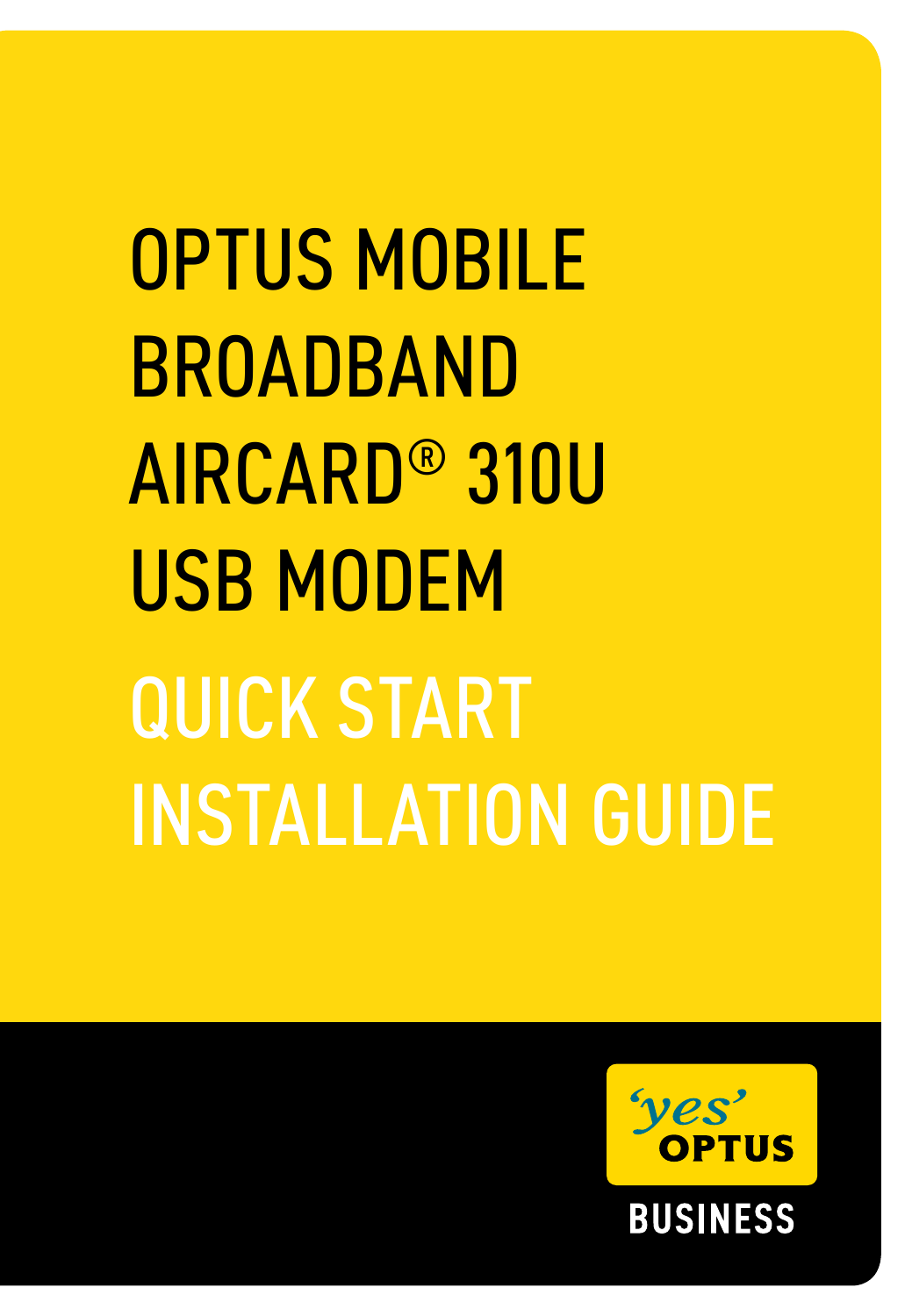# **CONTENTS**

- 01 **Package Contents**
- 02 **Getting to know the AirCard® 310U**
- 03 **Requirements for the computer**
- 04 **Installation Guide** The 3G Watcher Management Program **Troubleshooting**  Frequently Asked Questions Removing the AirCard® 310U

05 **Important Safety Information - MUST READ** Interference Medical Advice Area with inflammables and explosives Traffic Security Safety of children Environment Protection WEEE Compliance Care and Maintenance Emergency Call Specific Absorption Rate (SAR) Body Worn Operation Regulatory Information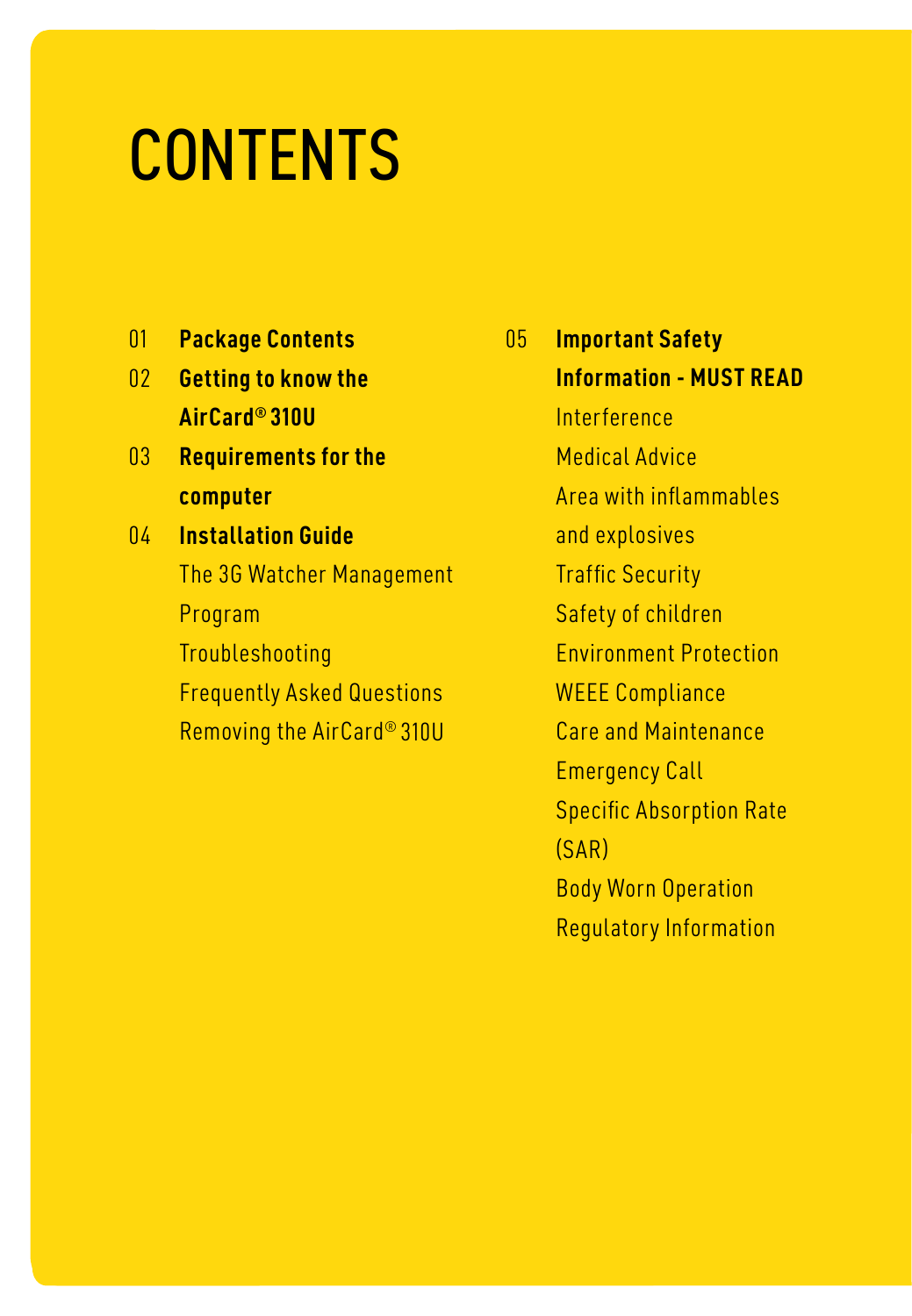# Thank you for purchasing THE OPTUS MORILE BROADBAND AIRCARD® 310U USB Modem.

The Optus Mobile Broadband AirCard® 310U USB Modem has been customised for business customers. To ensure the trouble free installation of your new modem, please follow the instructions in this Quick Start Guide.

This manual briefly outlines the preparation, process for installing/uninstalling, and safety precautions for using the Optus Mobile Broadband AirCard® 310U USB Modem (hereinafter referred to as the AirCard 310U).

- **>** We recommend you read the manual before using the AirCard 310U.
- **>**  You must read the Important Safety Information in Section 05.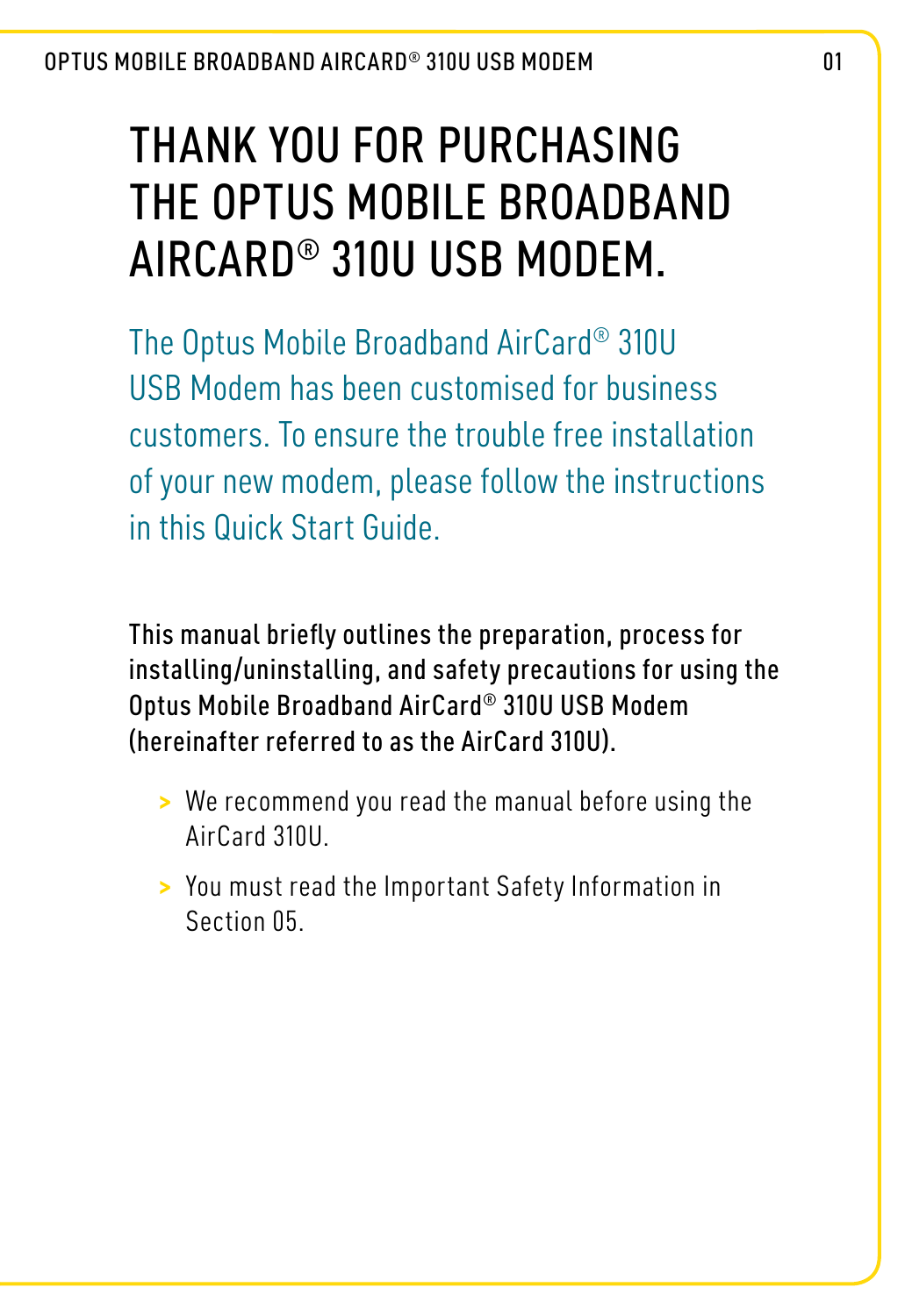# PACKAGE CONTENTS

Your AirCard 310U package contains:

- **>** 1 x AirCard 310U
- **>** 1 x Connection Manager Installation Mini CD
- **>** This Quick Start Guide
- **>** 1 x USB extension cable
- **>** 1 x Laptop clip
- **>** 1 x Lanyard
- **>** 1 x External antenna

You can purchase the following accessory for your USB modem:

**>** microSD™ card — for external data storage (sold separately)

You can use your USB modem with the following operating systems:

- **>** Windows® 7, Windows Vista®, Windows® XP
- **>** Windows 32 & 64‑bit editions are supported
- **>** Mac OS® X 10.4.11 and higher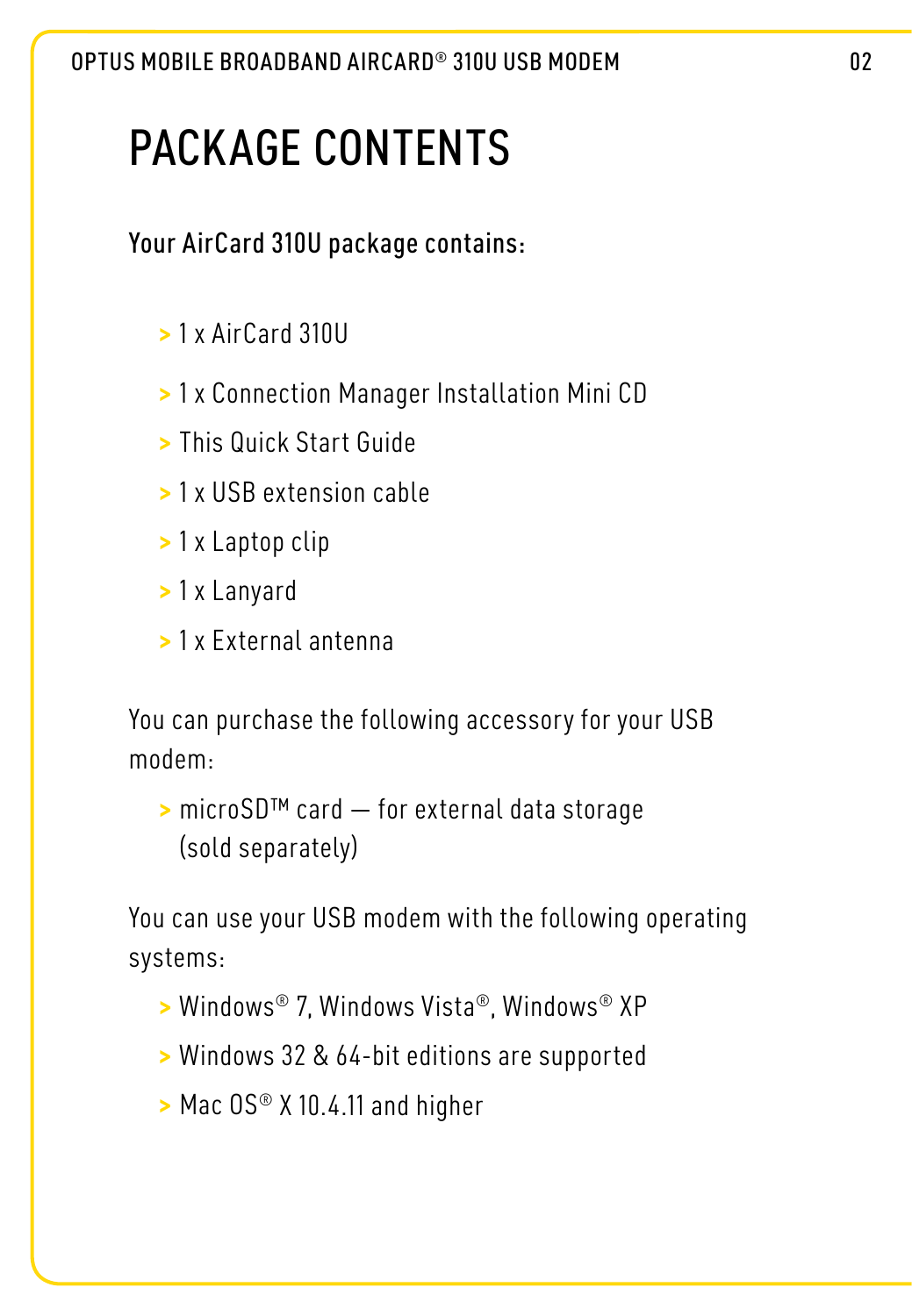# Getting to Know the AIRCARD 310U

The following figures show the appearance of the AirCard 310U. The actual product may differ.



➊ **USB Connector**

# ➋ **USIM/SIM Card Holder**

 Holds the USIM/SIM card.

#### ➌ **microSD Card Slot**

Holds the microSD card (sold separately).

#### ➍ **Indicators**

Indicates the status of the AirCard 310U.

#### **POWER INDICATOR**

- **>** OFF: one of the following states:
- The modem is not inserted in the computer.
- The computer is off or in "suspend and resume" mode.
- The modem radio has been turned off using 3G Watcher or another connection client.
- **>** Solid Blue: The power is on, the modem is working.
- **>** Blinking Blue: The firmware is being updated. Do not remove the modem from the computer.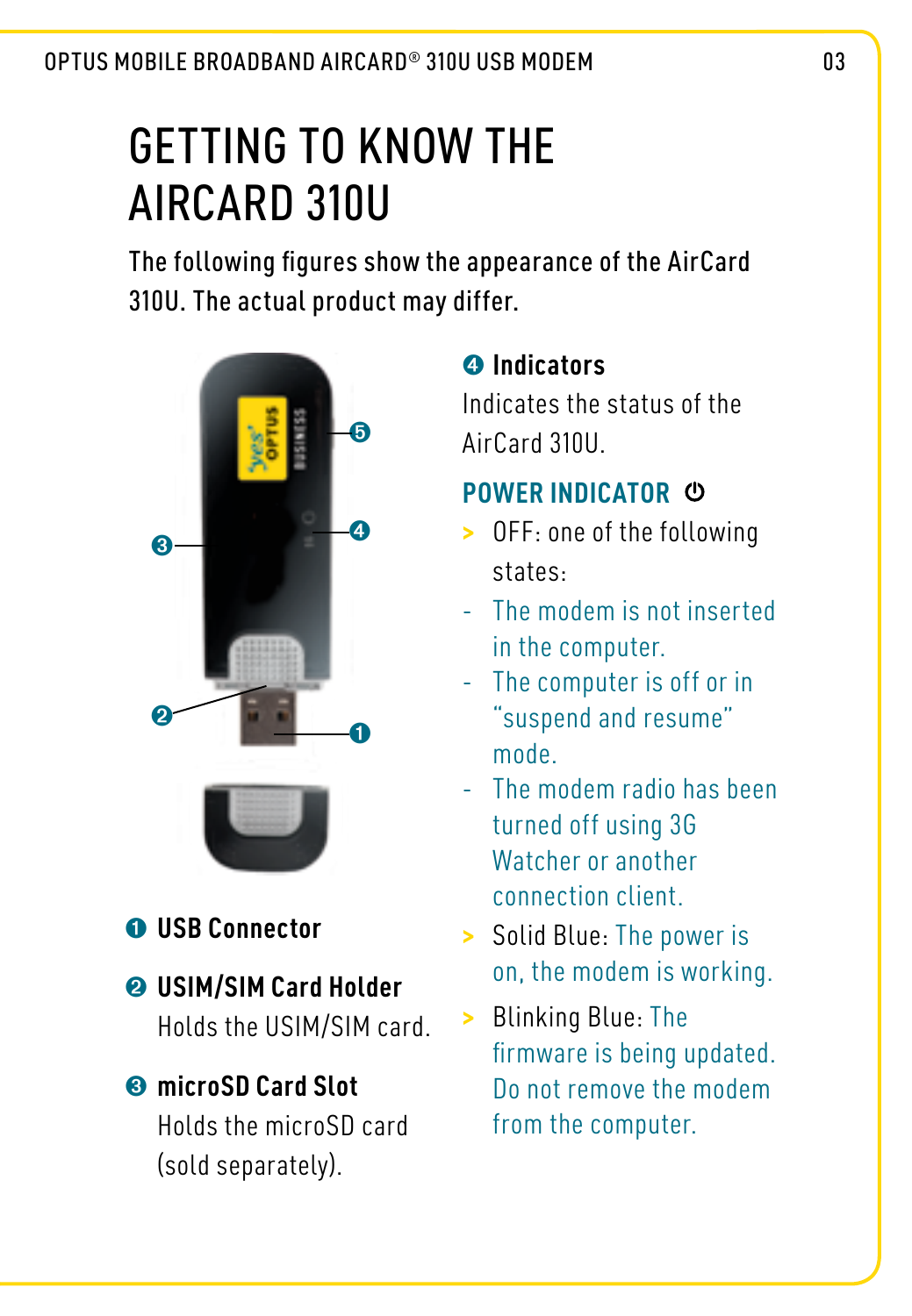- **>** Blinking Amber: The modem is searching for service (initialising).
- **>** Solid Amber: Modem error — either the modem is having a problem initialising (searching for service) or is offline because of a failure.

➍ **Indicators** (continued) Indicates the status of the AirCard 310U.

#### **DATA**

- **>** OFF: The modem is unable to detect 2G or 3G service.
- **>** Blinking Amber: The modem has detected the Optus 2G network (GPRS) and is ready to connect.
- **>** Solid Amber: The modem is connected to the Optus 2G network and is able to send and receive data.
- **>** Blinking Blue: The modem has detected an Optus 3G network (UMTS,HSPA) and is ready to connect.

**>** Solid Blue: The modem is connected to the Optus 3G network and can send and receive data.

#### ➎ **External Antenna Connector**

Enables the attachment of an external antenna (supplied).

**>** Connect the external antenna to the AirCard 310U only if attempting to connect in a low signal strength area. Performance may be improved by connecting the external antenna supplied to the AirCard 310U modem.

The AirCard 310U is a tri-band 2100/1900/900MHz network-capable device and is certified for use on the Optus Dual Band Network. The Optus Dual Band Network, refers to our 2100MHz/900MHz Network. Wireless devices that support the 2100MHz and 900MHz bands can provide access to Optus 3G services in the Optus dual band coverage area. For full coverage information, go to www.optus.com.au/ coverage.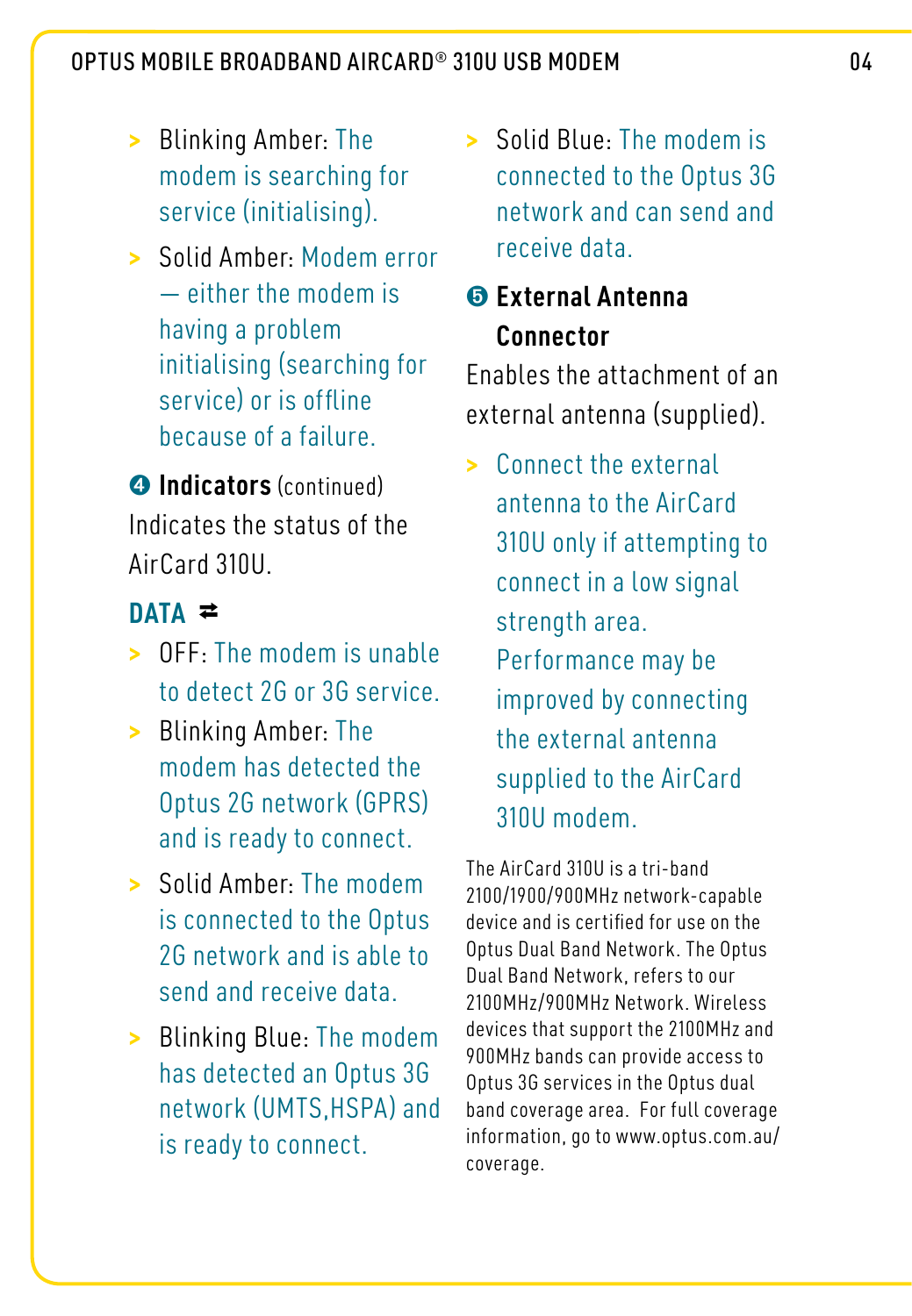# REQUIREMENTS FOR THE PC

To use the Aircard 310U, the PC must meet the following requirements:

- **>** Standard USB interface
- **>** Windows® 7, Windows Vista®, Windows® XP
- **>** Windows 32 & 64‑bit editions are supported
- **>** Mac OS® X 10.4.11 and higher
- **>** The hardware of your PC must meet or exceed the recommended system requirements for the installed version of OS
- **>** Display resolution: 800 × 600 or above

#### **NOTE:**

- **>** microSD card is an optional accessory. The card is not provided and must be purchased separately.
- **>** Do not remove the USIM/SIM card and the microSD when they are being used. Removing the cards during an operation may damage the cards as well as the device, and data stored on the cards may be corrupted.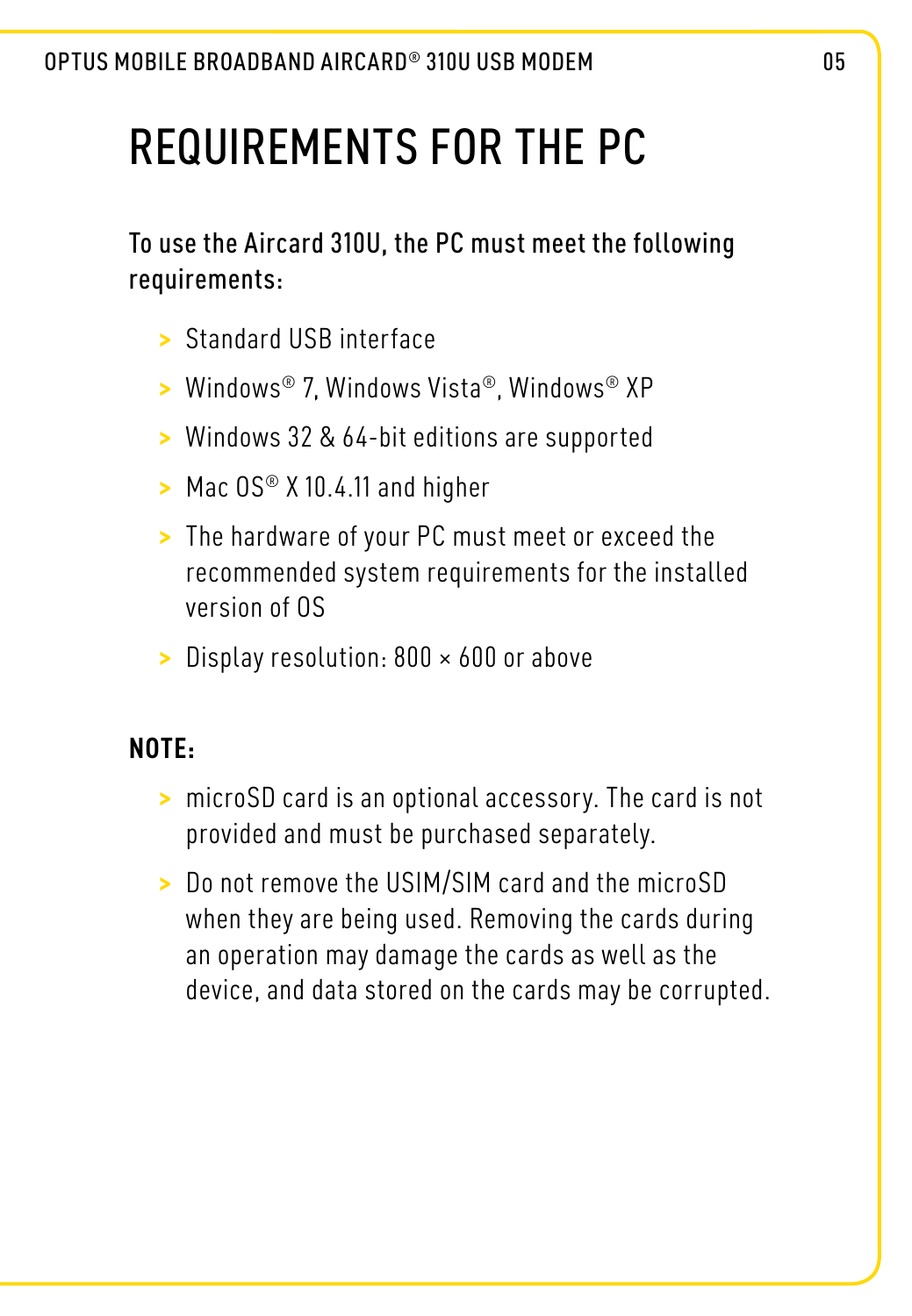# Installation Guide

# **AirCard 310U 3G Watcher Management Program**

The procedure for installing the management program depends on the operating system installed on your PC.

The AirCard 310U modem supplied has TRU-Install disabled. The following steps should be followed to set-up the AirCard 310U 3G Watcher Management Program. If an old version of the 3G Watcher Management Program is installed it should be removed prior to the installation of new software.

#### **NOTE:** Please do not insert the modem into your computer before installing the 3G Watcher management program.

1. To commence the 3G Watcher connection manager software installation process, insert the mini CD in the CD-ROM drive\*, open the mini CD and double-click the installer package. Once the installation is complete, restart your computer when prompted.

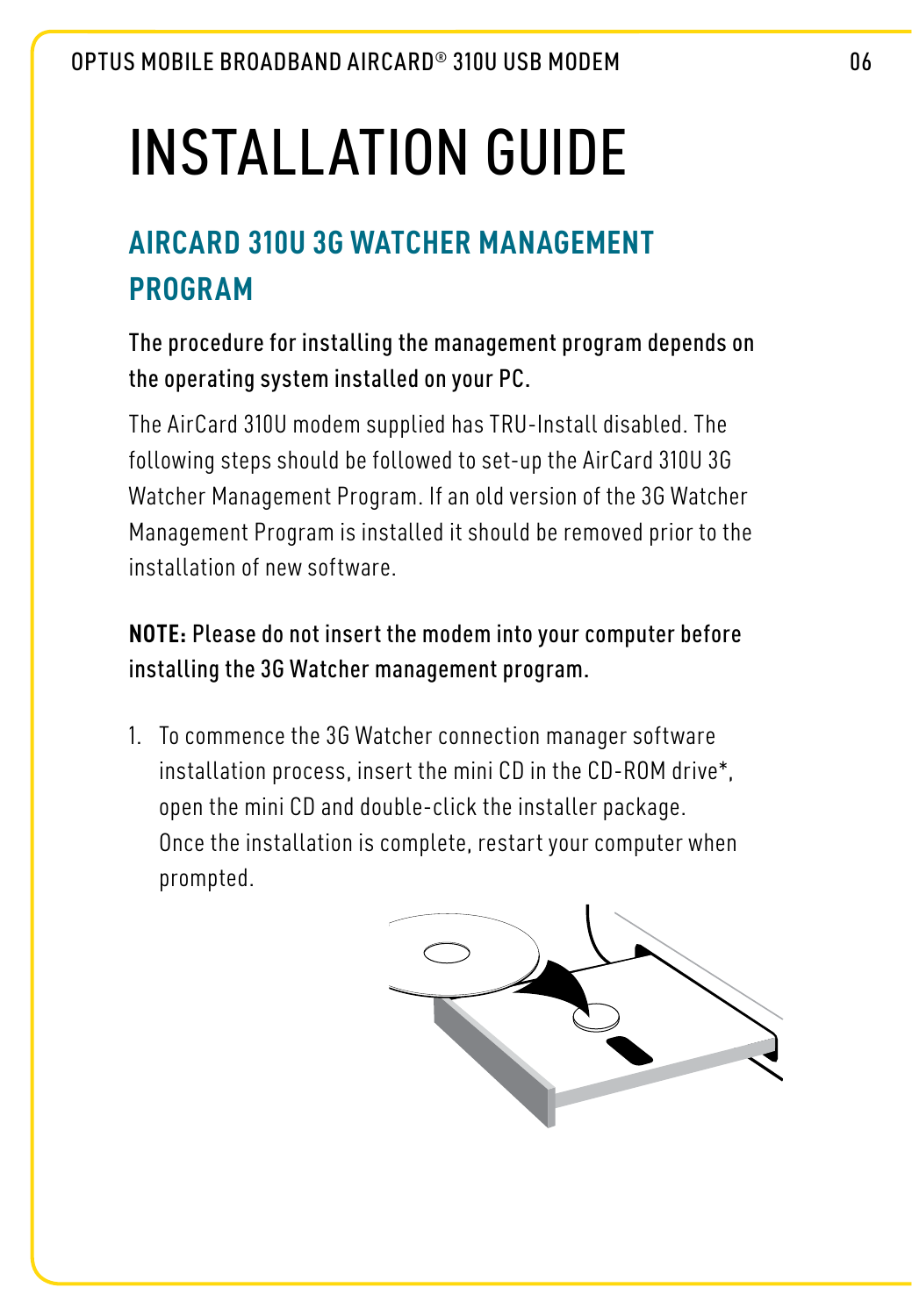\* **WARNING**: Do not insert the mini CD if your computer has a slot-loading CD drive (such as a MacBook). Use the mini CD only if you have a tray-loading CD drive. If your computer has a slot-loading CD drive, please download the "3G Watcher" management program from the Sierra Wireless support web page (www.sierrawireless.com/ support/. Under the Carriers drop-down menu on this page, select "Optus").

2. Remove the cap from the end of the modem and insert the SIM card as shown in the illustration.



3. Insert the modem into the USB slot.

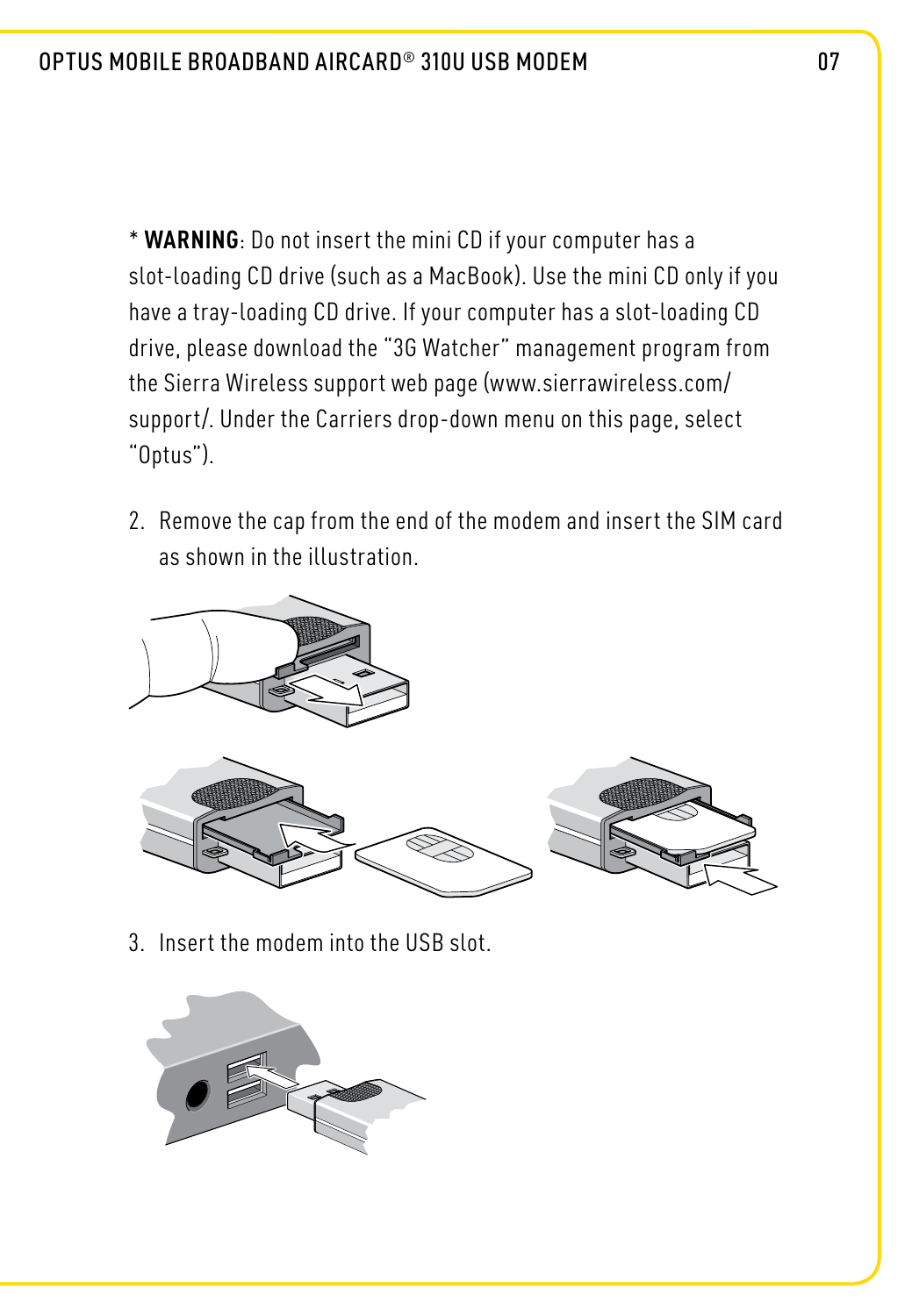- 4. 3G Watcher launches after you insert the modem. The modem begins searching for a network. When the modem finds a network, the Connect button in Watcher becomes available.
- 5. Click **Connect** to connect to the Optus Dual Band Network.

#### **Windows 7 Mobile Broadband \***

To connect to the Optus Dual Band Network using Windows 7 Mobile Broadband:

- 1. Right click the signal strength icon in the system tray. The Mobile Broadband connection window opens.
- 2. Click **Connect** and select the Optus Dual Band Network. Note: Features such as SMS are only available by using Watcher.

 \* This product has passed Microsoft-designed tests for a high standard of performance, reliability, and compatibility with Windows 7.

To disconnect to the Optus Dual Band Network using Windows 7 Mobile Broadband:

- 1. Right click the signal strength icon in the system tray.
- 2. Click **Disconnect.**

#### **Mac OS X 10.4.11**

- 1. After installing the software and restarting your computer, insert the modem.
- 2. Go to **Applications > System Preferences > Network**. The "New port detected" window opens on top of the Network window.
- 3. Click **OK**.
- 4. Click **Apply** and then close the window.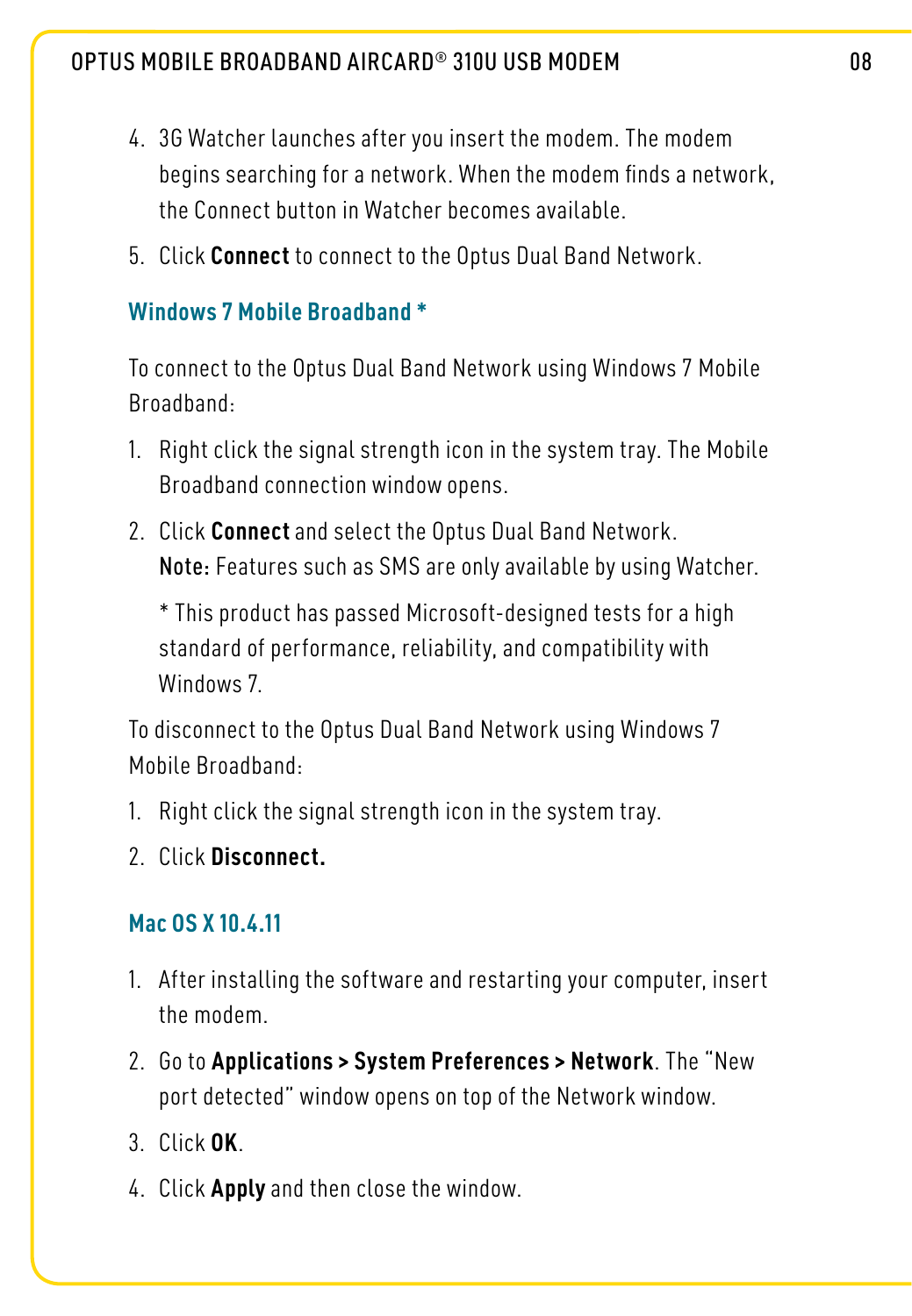#### **Mac OS X 10.5 and higher**

- 1. After installing the software and restarting your computer, insert the modem.
- 2. When your computer detects the modem, the message "New network interfaces have been detected" appears.
- 3. Click the **Network Preferences**... button.
- 4. In the Network window, click **Apply**.

You will need to configure the correct profile. In Preferences, click the Profiles tab, then select your subscription type from the Default Profile list. Select the Default Profile that matches your Optus Mobile Broadband subscription. Click **Apply**. The modem is ready to use.

## **TROUBLESHOOTING**

**MAC:** For additional information about your modem, refer to the User Guide. You'll find it in**: Finder** > **Applications** > **Optus Mobile Broadband**.

To access the Help system in Watcher, select **Help** > **Optus Mobile Broadband Help**.

**PC:** Once the software is successfully installed, the User Guide is available from the Start menu:

- **>** For Windows XP: **Start** > **Programs** > **Optus Mobile Broadband**.
- **>** For Windows Vista or Windows 7: **Start** > **All Programs** > **Optus Mobile Broadband**.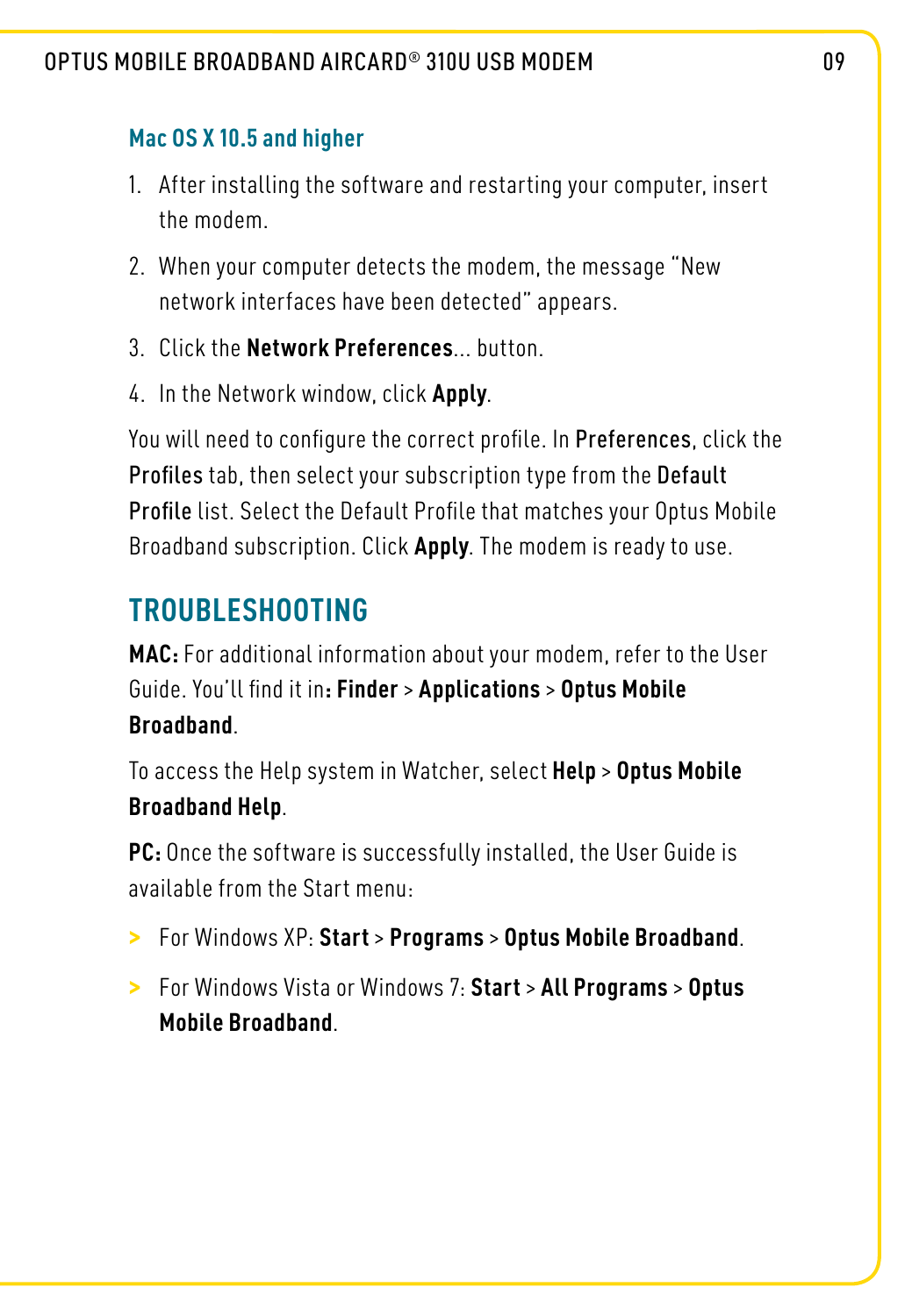## **Frequently asked questions**

#### **Does the latest version of 3G Watcher work with my other Sierra Wireless modems?**

Yes, Watcher is backwards compatible with all Sierra Wireless USB and ExpressCard modems.

It is not compatible with non-Sierra Wireless products. You can set 3G Watcher to automatically check for updates. For more information, see the 3G Watcher Help (select **Help** > **Help topics**).

#### **When do I use the extension cable?**

If the orientation of your computer's USB slot or the thickness of your computer are such that pressure is applied to the end or side of the modem, you may damage the modem or your computer. In such cases, do not insert the modem directly into your computer's USB slot. Use the USB extension cable instead.

#### **When do I use the external antenna supplied?**

In low signal strength areas performance may be improved by connecting the external antenna supplied to the AirCard 310U modem. Only connect the external antenna supplied if connecting in low signal strength areas.

## **Removing the AIRCARD 310U**

NOTE: Before removing the AirCard 310U, exit the 3G Watcher.

- 1. Double-click in the system tray. The Unplug or Eject Hardware interface is displayed.
- 2. Select the hardware related to the AirCard 310U and click **Stop**.
- 3. When the prompt "**It is safe to remove the device**" is displayed, remove the AirCard 310U.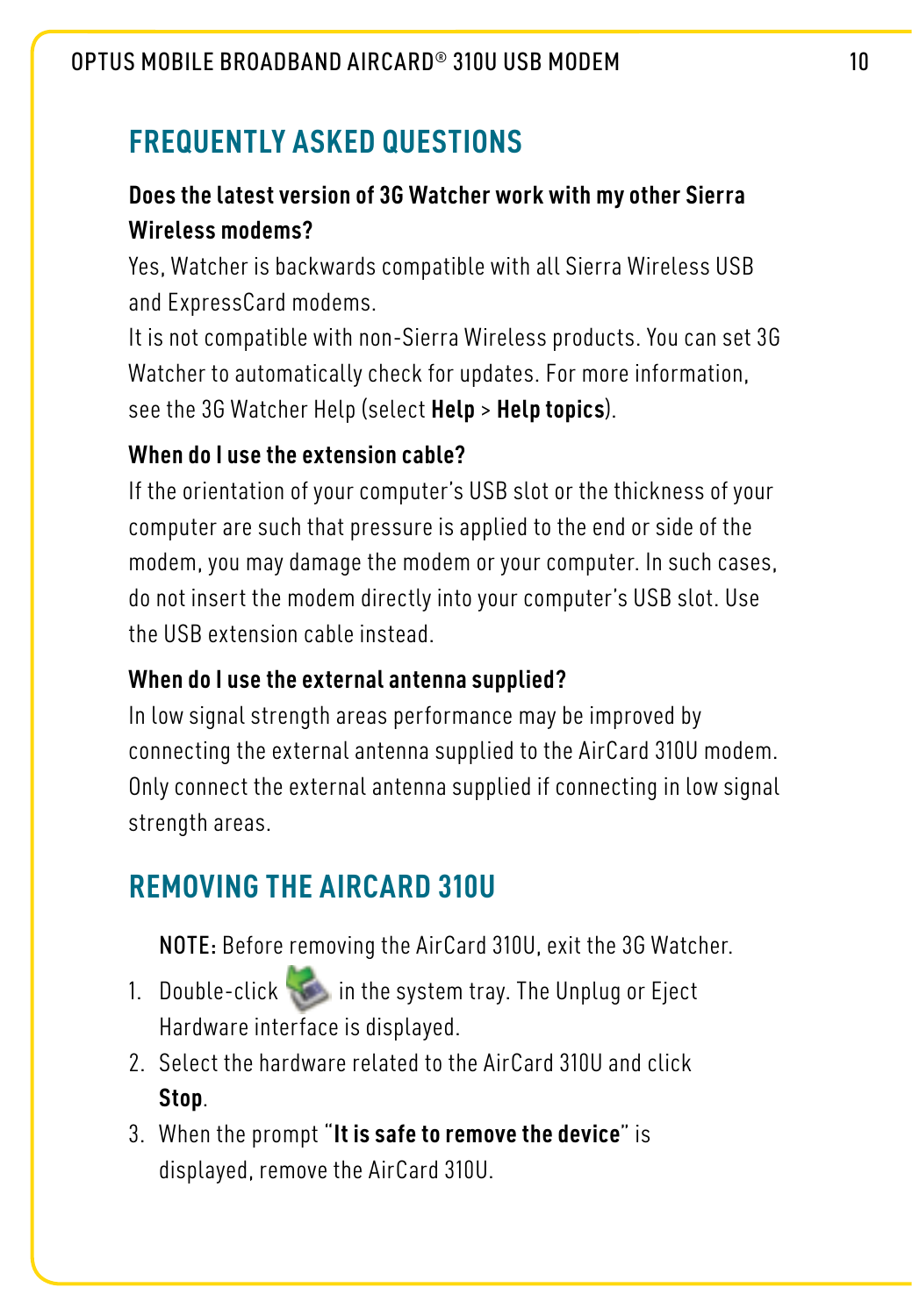# Safety Information

Read the safety information carefully to ensure the correct and safe use of your wireless device.

## **Interference**

Do not use your wireless device if using the device is prohibited or when it may cause danger or interference with electric devices.

## **Medical Device**

- **>** Only use your wireless device in accordance with the rules and regulations set forth by hospitals and health care facilities.
- **>** Some wireless devices may affect the performance of hearing aids. For such problems, consult your service provider.

**>** If you are using an electronic medical device, consult the doctor or device manufacturer to confirm whether the radio wave affects the operation of this device.

# **Area with Inflammables and Explosives**

To prevent explosions and fires in areas that are stored with inflammable and explosive devices, do not use your wireless device and observe the rules.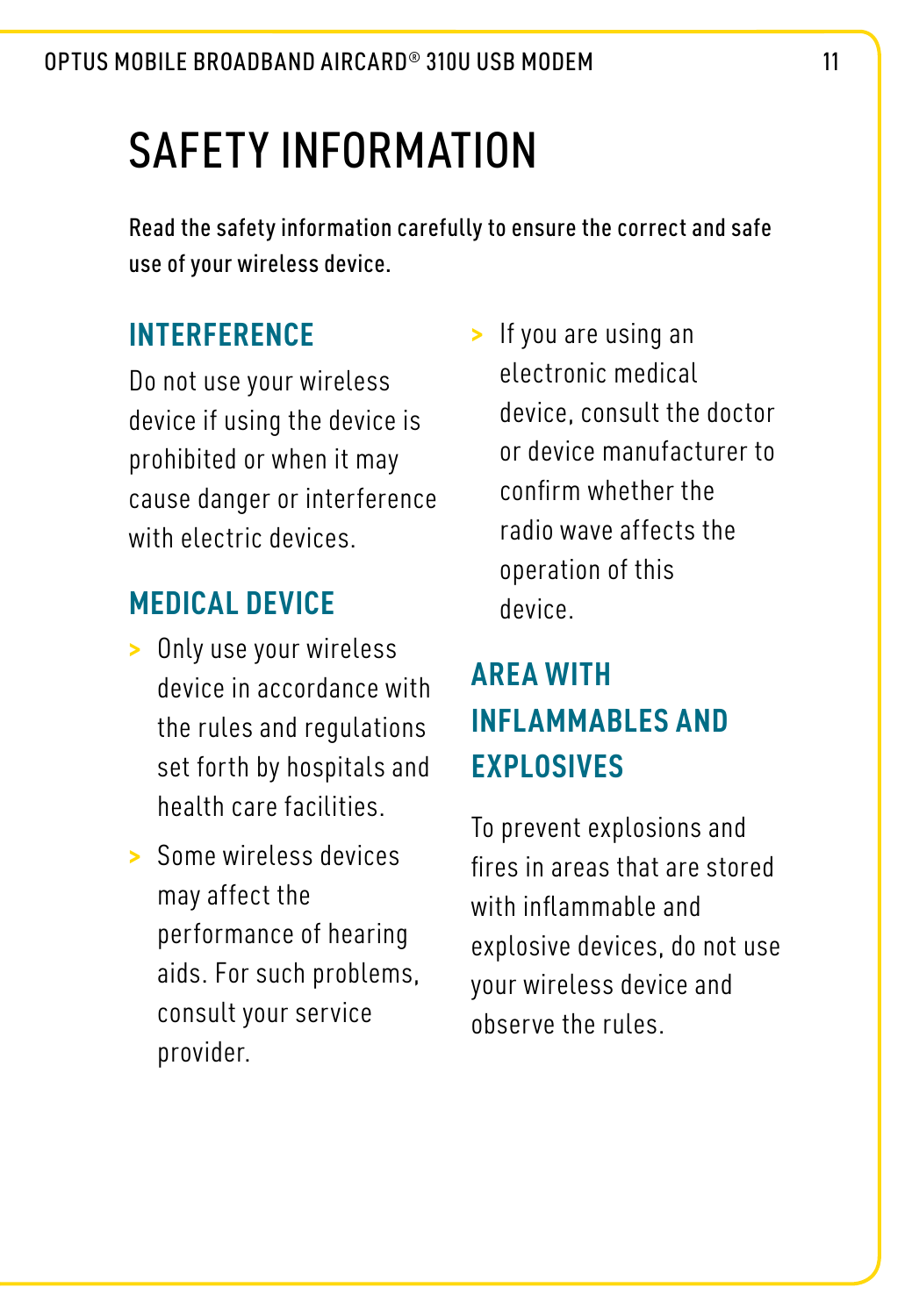Areas stored with

inflammables and explosives include but are not limited to the following:

- **>** Petrol station.
- **>** Fuel depot, (such as the bunk below the deck of a ship).
- **>** Container/Vehicle for storing or transporting fuels or chemical products.
- **>** Area where the air contains chemical substances and particles, (such as granule, dust, or metal powder).
- **>** Area indicated with the "Explosives" sign.
- **>** Area indicated with the "Power off bi-direction wireless equipment" sign.
- **>** Area where you are generally suggested to stop the engine of a vehicle.

## **traffic security**

- **>** Observe local laws and regulations while using the wireless device. To prevent accidents, do not use your wireless device while driving.
- **>** RF signals may affect electronic systems of motor vehicles. For more information, consult the vehicle manufacturer.
- **>** In a motor vehicle, do not place the wireless device in the air bag deployment area. The wireless device may hurt you owing to the strong force when the air bag inflates.
- **>** Observe the rules and regulations of airline companies. When boarding, switch off your wireless device. The radio signal of the wireless device may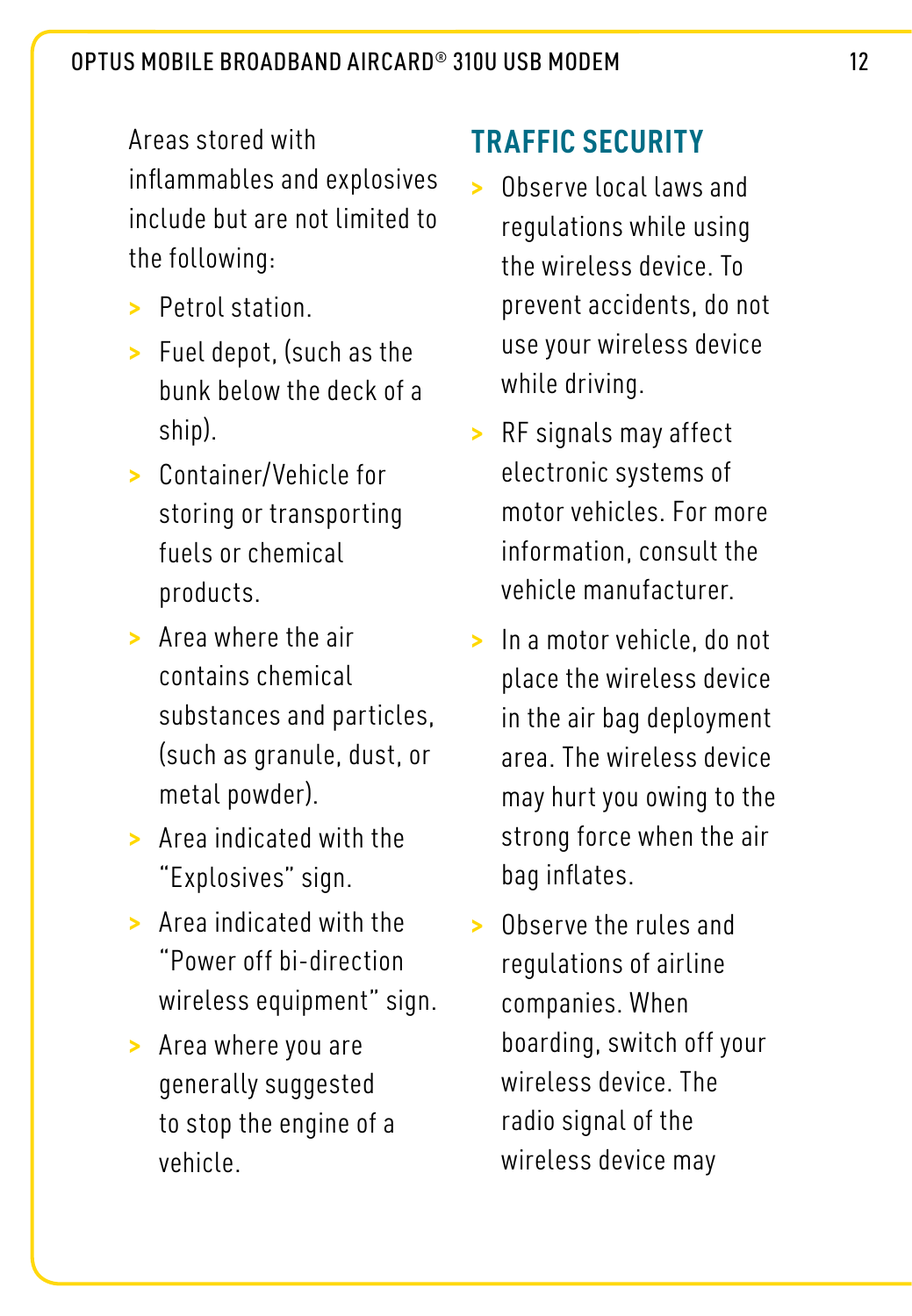interfere with the plane control signals.

#### **Safety of Children**

Do not allow children to use the wireless device without guidance. Small and sharp components of the wireless device may cause danger to children or cause suffocation if children swallow the components.

## **environment protection**

Observe the local regulations regarding the disposal of your packaging materials, used wireless device and accessories, and promote their recycling.

#### **weee compliance**

The wireless device complies with the essential requirements and other relevant provisions of the

Waste Electrical and Electronic Equipment Directive 2002/96/EC (WEEE Directive).

# **Care and Maintenance**

It is normal for your wireless device to heat when you use or charge it. To maintain your wireless device:

- **>** Use your wireless device and accessories with care and in a clean environment. Keep the wireless device from fire or a lit cigarette.
- **>** Protect your wireless device and accessories from water and vapor and keep them dry.
- **>** Do not drop, throw or bend your wireless device.
- **>** Clean your wireless device with a soft,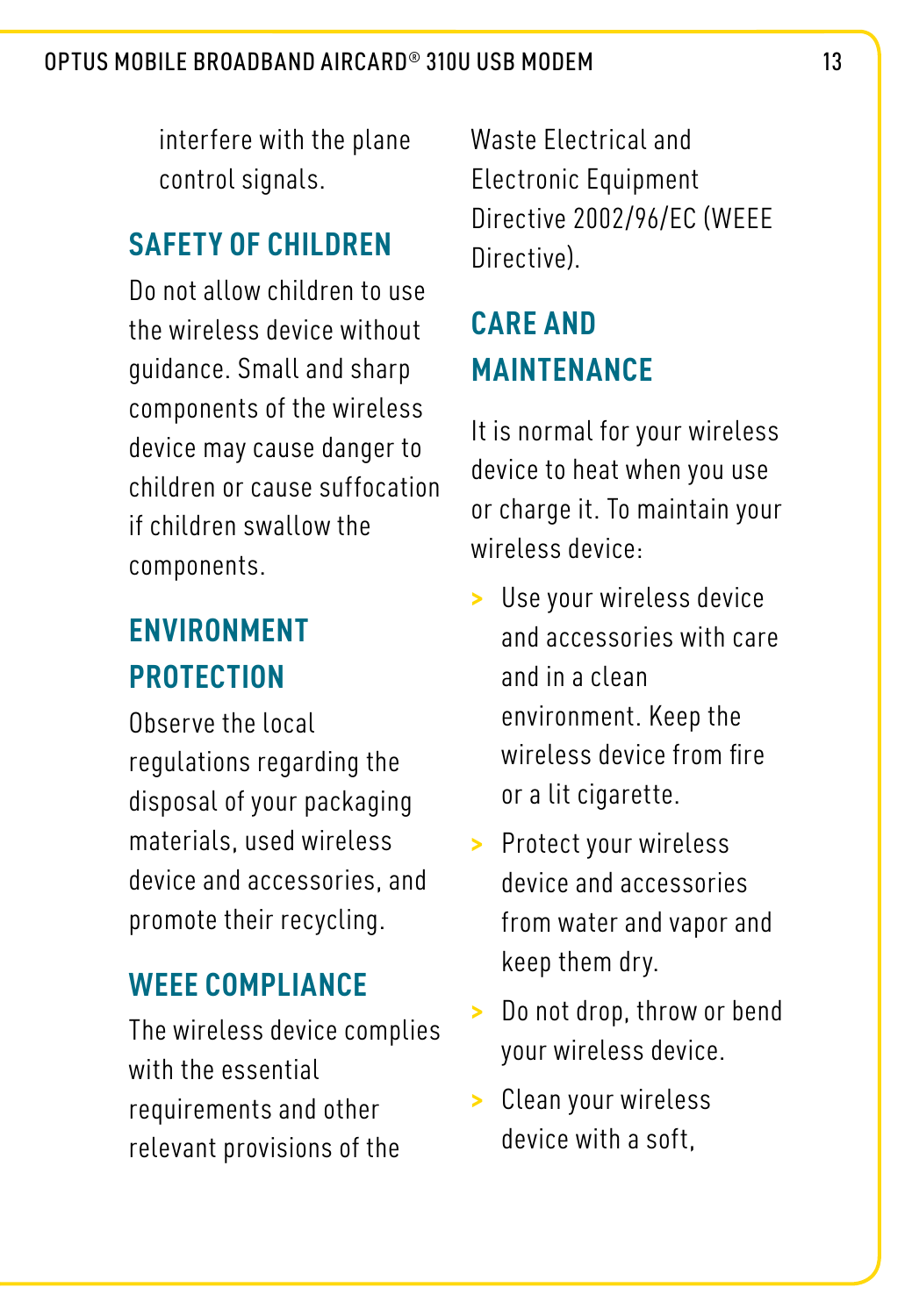antistatic cloth. Do not use any chemical agents (such as alcohol and benzene), chemical detergent, or powder.

- **>** Do not leave your wireless device and accessories in a place with a considerably low or high temperature.
- **>** Use only accessories of the wireless device approved by the manufacture.

 Contact the authorised service center for any abnormity of the wireless device or accessories.

**>** If dismantled, the wireless device and accessories are not covered by the warranty.

## **Emergency Call**

This wireless device functions through receiving and transmitting radio signals. Therefore, the connection cannot be guaranteed in all conditions.

In an emergency, you should not rely solely on the wireless device for essential communications.

# **Specific Absorption Rate (SAR)**

Your wireless device is a radio transmitter and receiver. It is designed not to exceed the limits for exposure to radio waves recommended by international guidelines. These guidelines were developed by the independent scientific organisation ICNIRP and include safety margins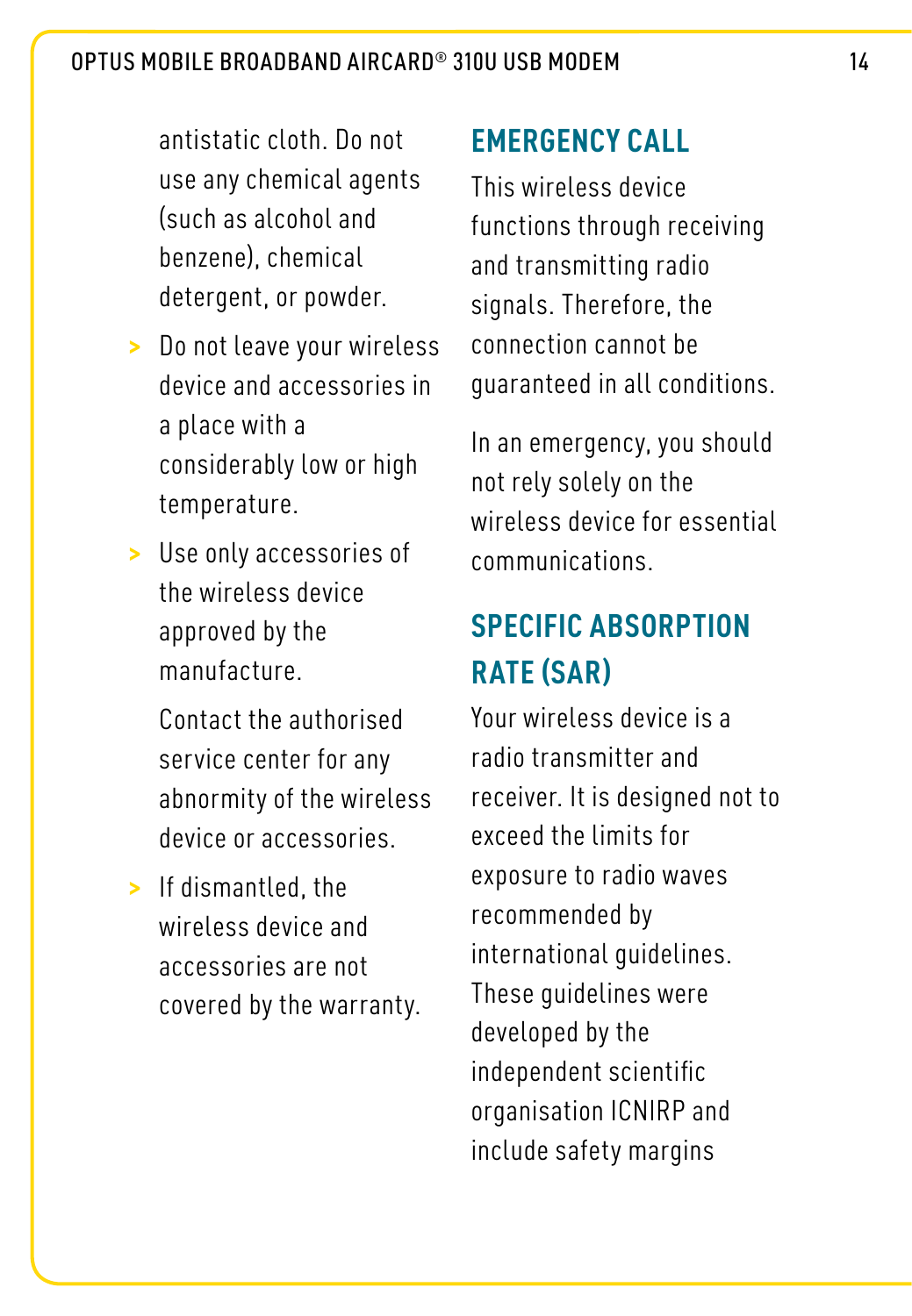designed to assure the protection of all persons, regardless of age and health.

#### **Body Worn Operation**

Important safety information regarding radio frequency radiation (RF) exposure.

To ensure compliance with RF exposure guidelines the device must be used with a minimum of 1.5 cm separation from the body. Failure to observe these instructions could result in your RF exposure exceeding the relevant quideline limits.

## **Regulatory Information**

The following approvals and notices apply in specific regions as noted.

#### **CE Mark (European Union)**

The wireless device is approved for usage in the member states of the EU. The wireless device is in compliance with the essential requirements and other relevant provisions of the Radio and Telecommunications Terminal Equipment Directive 1999/5/EC (R&TTE Directive).

## **A-Tick (Australia)**

This device complies with the applicable Australian Communications and Media Authority (ACMA) regulations and is affixed with the A-tick mark.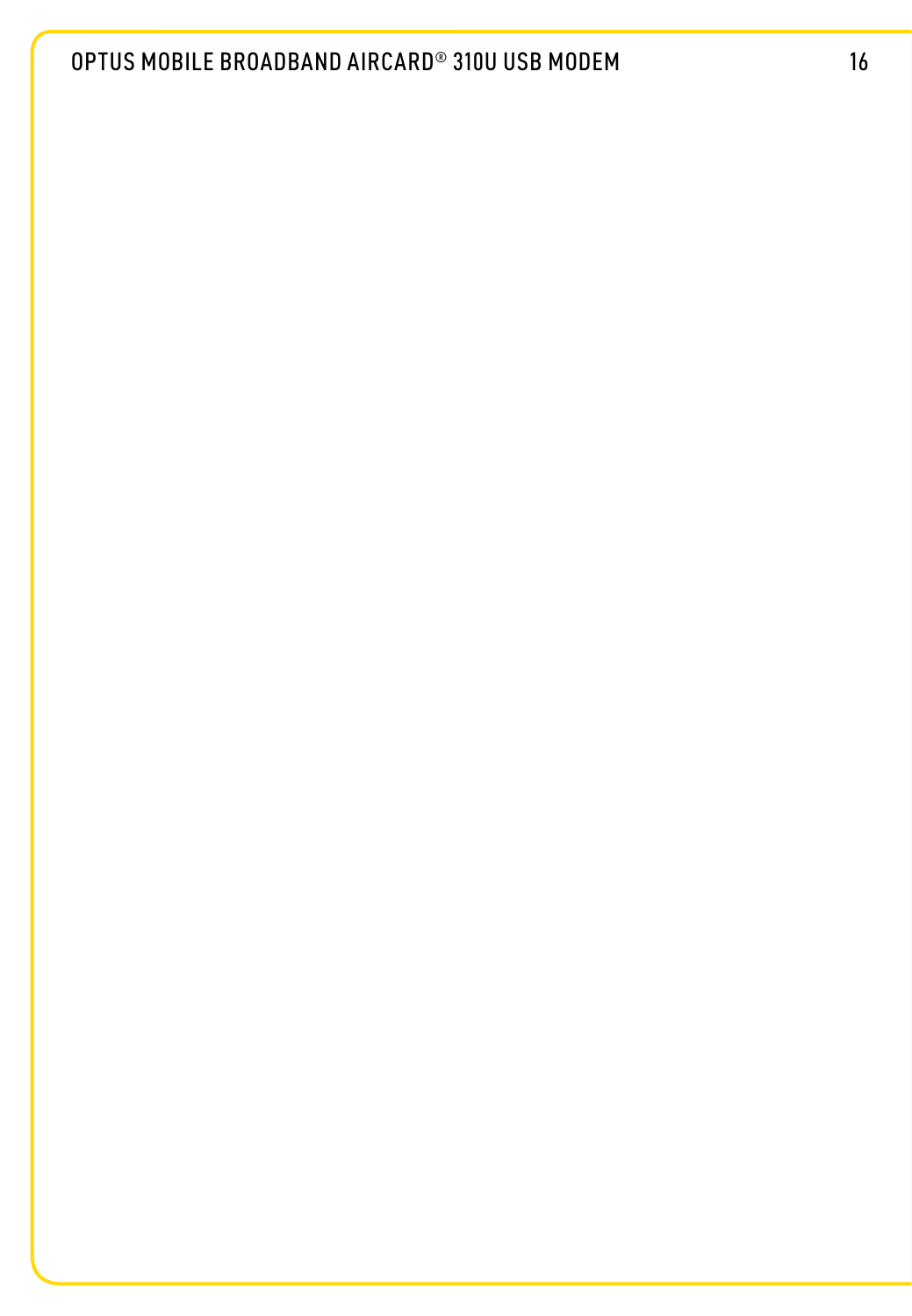# Get started today

Optus Mobile Broadband AirCard 310U USB Modem is part of a range of integrated business solutions provided by Optus.

As a corporate administrator you can contact Optus on 1800 200 487 or  $+61$  2808 73722 (if dialed from overseas) if you have any questions on Optus Mobile Broadband.

If your staff have handset related questions about Optus Mobile Broadband they should call 133 343 for assistance.

The AirCard® is a (registered) trademark of Sierra Wireless, Inc. Other trademarks are the property of the respective owners. © 2010 Sierra Wireless.